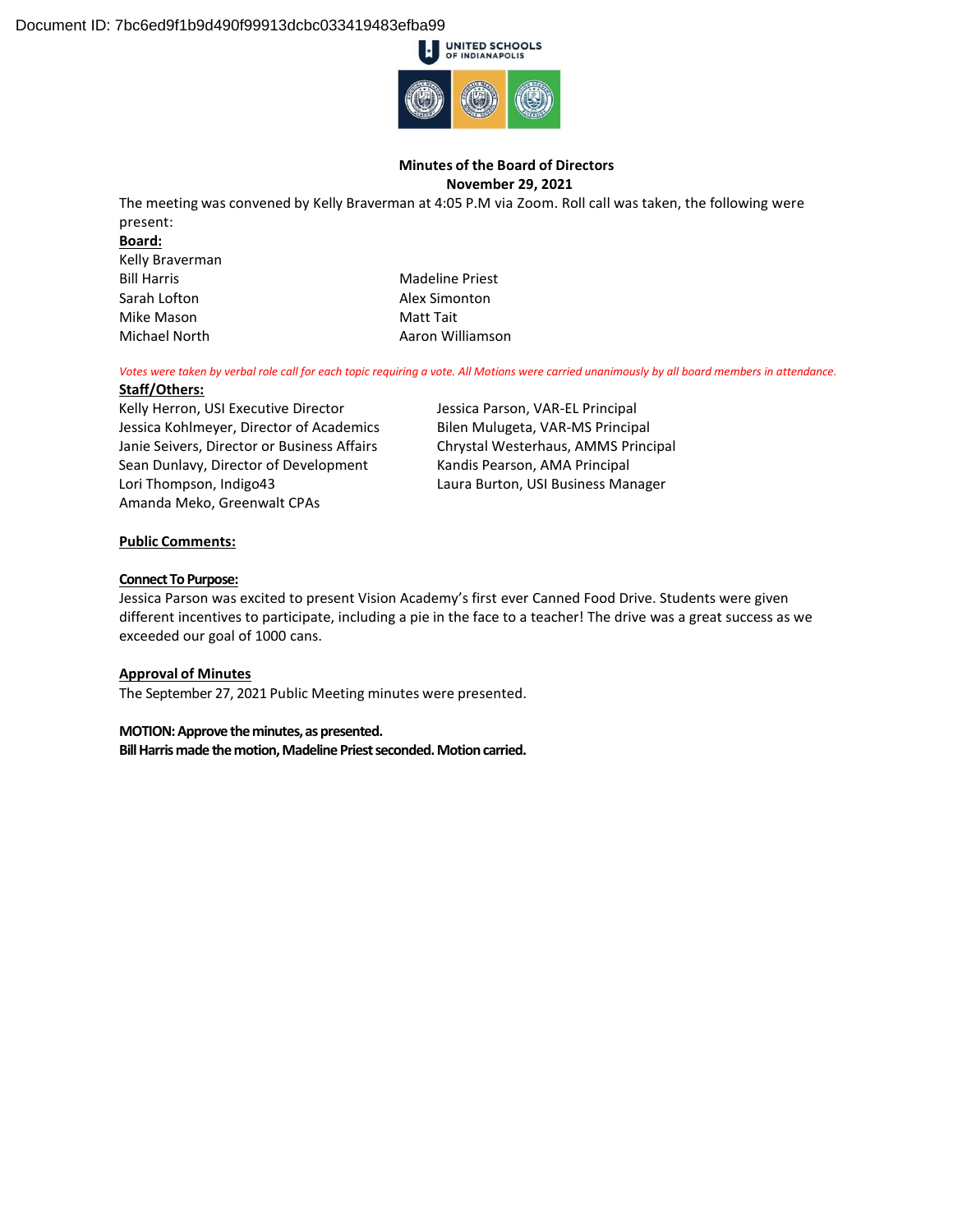

#### **Finance Committee Brief:**

**CASH TRANSFERS:** No transfers for Oct

| <b>Financial Statement Summary</b>              |                                                                                                               |                                                                               |                                                                                                                                  |  |  |  |
|-------------------------------------------------|---------------------------------------------------------------------------------------------------------------|-------------------------------------------------------------------------------|----------------------------------------------------------------------------------------------------------------------------------|--|--|--|
| For Period Ending October 31, 2021              |                                                                                                               |                                                                               |                                                                                                                                  |  |  |  |
| 2,456,168                                       | Days Cash on Hand                                                                                             |                                                                               |                                                                                                                                  |  |  |  |
| 184,306                                         |                                                                                                               | <b>Unrestricted</b>                                                           |                                                                                                                                  |  |  |  |
| 2.640.474                                       |                                                                                                               | (OEI)                                                                         | (Bond)                                                                                                                           |  |  |  |
| 370,749                                         | AMA:                                                                                                          | 79                                                                            | 78                                                                                                                               |  |  |  |
| 2,269,725                                       | VAR:                                                                                                          | 69                                                                            | 67                                                                                                                               |  |  |  |
|                                                 | AMMS:                                                                                                         | 57                                                                            | 60                                                                                                                               |  |  |  |
|                                                 | USI:                                                                                                          | 346                                                                           | $-11$                                                                                                                            |  |  |  |
| 412,212                                         | Consolidated:                                                                                                 | 73                                                                            | 63                                                                                                                               |  |  |  |
| 68.616                                          |                                                                                                               |                                                                               |                                                                                                                                  |  |  |  |
| 690.054                                         | Projected 6/30/21 DCOH:                                                                                       |                                                                               | 102                                                                                                                              |  |  |  |
| 28,444                                          |                                                                                                               |                                                                               |                                                                                                                                  |  |  |  |
| 270,335                                         | <b>Debt Service Coverage projection:</b>                                                                      |                                                                               |                                                                                                                                  |  |  |  |
| 38.124                                          | Projected for 6/30/22:<br>1.31                                                                                |                                                                               |                                                                                                                                  |  |  |  |
| 1,507,784                                       |                                                                                                               |                                                                               |                                                                                                                                  |  |  |  |
|                                                 |                                                                                                               |                                                                               |                                                                                                                                  |  |  |  |
| 187,511                                         | Budgeted:                                                                                                     | 11.375                                                                        |                                                                                                                                  |  |  |  |
| 226,913                                         | Budgeted:                                                                                                     | 20,413                                                                        |                                                                                                                                  |  |  |  |
| 9,188                                           | Budgeted:                                                                                                     | (76, 854)                                                                     |                                                                                                                                  |  |  |  |
| (35, 591)                                       | Budgeted:                                                                                                     | (45, 615)                                                                     |                                                                                                                                  |  |  |  |
| 388,020                                         |                                                                                                               | (90.681)                                                                      |                                                                                                                                  |  |  |  |
|                                                 |                                                                                                               |                                                                               |                                                                                                                                  |  |  |  |
|                                                 |                                                                                                               |                                                                               |                                                                                                                                  |  |  |  |
|                                                 |                                                                                                               |                                                                               |                                                                                                                                  |  |  |  |
|                                                 |                                                                                                               |                                                                               |                                                                                                                                  |  |  |  |
|                                                 |                                                                                                               |                                                                               |                                                                                                                                  |  |  |  |
|                                                 |                                                                                                               |                                                                               |                                                                                                                                  |  |  |  |
|                                                 |                                                                                                               |                                                                               |                                                                                                                                  |  |  |  |
| - All other categories are within 10% of budget |                                                                                                               |                                                                               |                                                                                                                                  |  |  |  |
|                                                 | - Staff Training is over budget due to timing<br>- School lunch is over budget, but offset by federal funding | - State Basic Support is reconciled to estimated ADM count x actual per pupil | <b>All Funds</b><br>- Federal Funding has finally caught up to budget. We finally received approval on grants that were pending. |  |  |  |

**MOTION: Motion to accept the October 31, 2021 financials, as presented. Michael North made the motion, Matt Tait seconded. Motion carried.** 

• Kelly Herron proposed a new policy allowing for a Paid Parental Leave for parents of newborns or adoption. The policy is to be implemented retroactive to July 1, 2021.

# **MOTION: Motion to accept the Paid Parental Leave Policy (see Appendix A). Madeline Priest made the motion, Sarah Lofton seconded. Motion carried.**

• Janie Seivers presented the Open Enrollment insurance options and premiums for 2022. There are no changes to the plans or to the premium amounts staff will be required to pay. The company did see an increase of 5.9% while the budget reflected 15%. USI will absorb the increase and will not be passing it on to the employees.

#### **Governance Committee Brief:**

- In January, the governance committee will begin working on the slate of officers for upcoming year.
- The committee continues to look for potential board members focusing on HR, Public Relations, and Marketing.

#### **Development Committee:**

- Celebrating Philanthropy Week. Our community unites one week each year in supporting our students and schools. Philanthropy Week began last week and ends with a big celebration on GivingTuesday **(Tuesday, November 30th.)** Our goal is to encourage 100 donors to participate in hopes of raising \$10,000 for programs and students that assist students.
- Cornerstone Society plaques are displayed in the main entrance to each of our schools. There are currently 66 Cornerstone Society members.
- During our 2021 *Building Minds…Changing liv*es event, patrons were given an opportunity to support students with a gift of \$2,500 and name a college for a classroom of their choice at Vision Academy at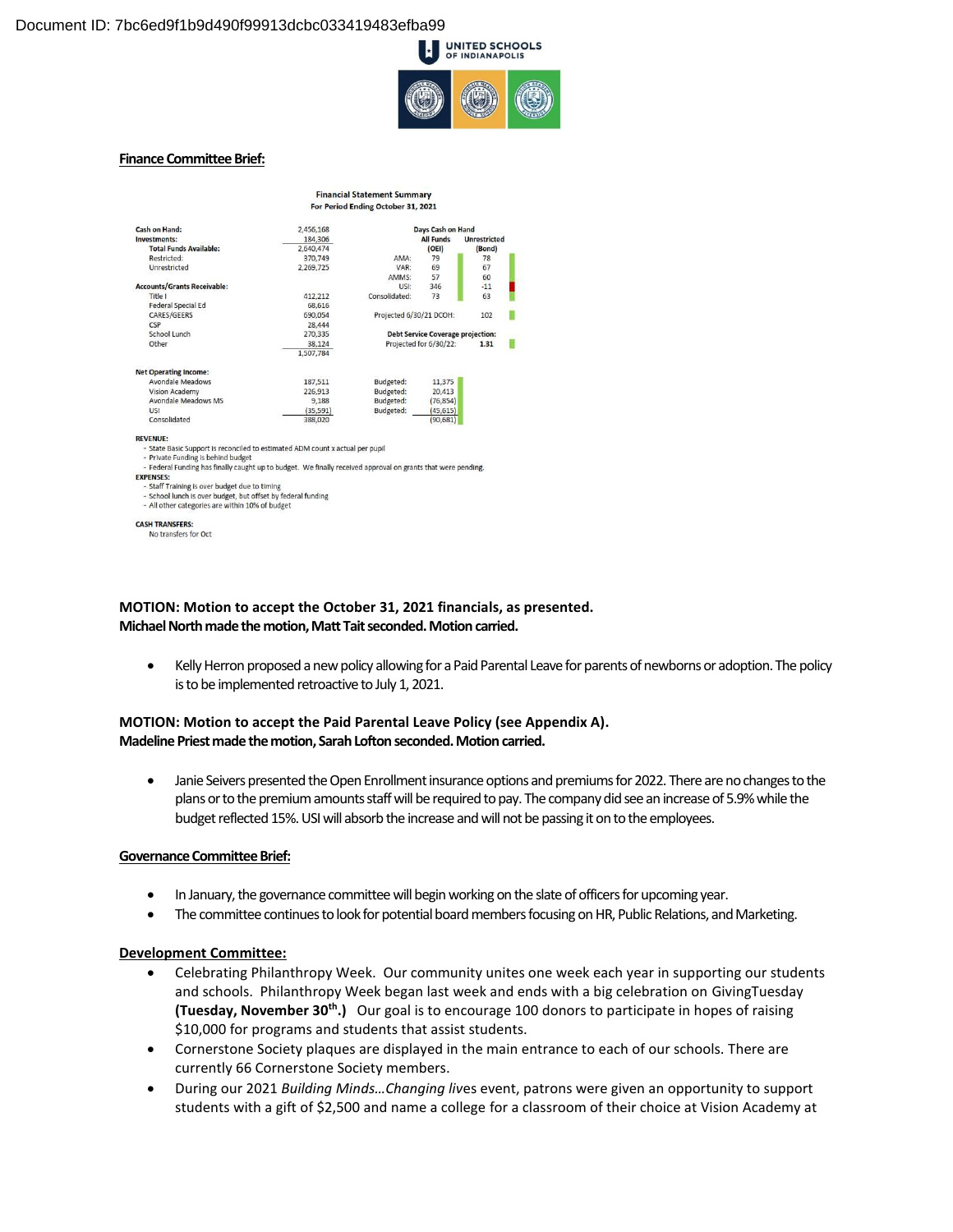

Riverside. Six donors participated and three have already visited their classroom. For example, Alex Choi & family adopted the 7/8 ELA classroom and named the classroom for Harvard. Alex will be visiting his classroom on December 2.

 On November 17, Rose Mays hosted "Breakfast in Riverside" at Vision Academy. Rose and six community leaders learned out the school and students before touring the school. The following is a picture from the breakfast.

#### **Academic Committee:**

- Our 3<sup>rd</sup> graders will begin taking IREAD assessments within the next two weeks. Teachers have been preparing by adding addition interventions for those students in need.
- Grades 3-8 will also be taking a mock ILEARN assessment in preparation for real test in April.
- The first session of tutoring is wrapping up as we close out the first semester.

#### **School Dashboards**

### AMA

*High: After the most recent walk-thru of the building, we were able to identify the need to help our students regulate their emotions. We held a PD session to help our teachers understand and implement new practices to help our students. We are already seeing our students put the helps into practice.* 

# AMMS

*High: Our attendance is at 94.7%! This has not come easily but it is good to see the fruit of our efforts!* 

# VAR-MS

*High: We are seeing our restorative practices begin to work as we are starting to see the effects in our suspension rates!* 

# VAR-EL

*High: Even with continued turnover, we have been able to remain fully staffed with highly qualified teachers!* 

**The Board meeting moved into an Executive Session at 4:55 p.m., the subject matter was Ind. Code (5-14-3- 4(b)(9))**

**"To discuss a job performance evaluation of individual employees."**

**No votes were taken at the Executive Session, the meeting dismissed at 5:15 p.m.** 

ATTEST:  $\overline{\phantom{a}}$ 

02/24/2022

Matt Tait, Board Secretary **Date**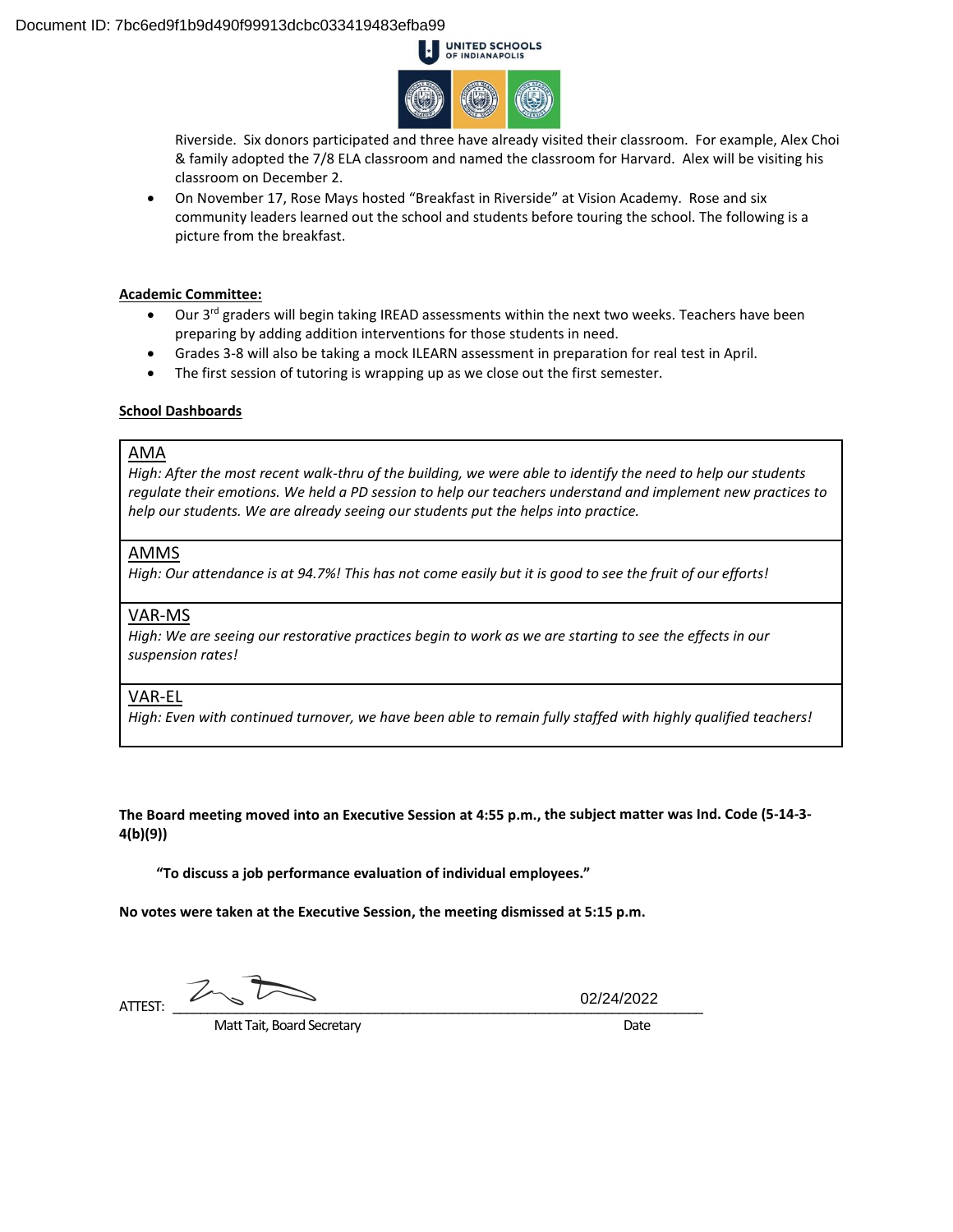

# **Appendix A**

# **Paid Parental Leave Policy**

The administration of USI believes that parental leave for the birth or adoption of a child is necessary for employee self-care, work-life balance, and our retention efforts. Though under no obligation to provide parental leave, USI provides paid parental leaves of absence to all eligible staff members in accordance with applicable federal and state law.

For purposes of this policy, "parental leave" shall mean leave taken to bond with a newborn or placement of an adopted child.

# Eligibility Requirements and Lengths of Leave

Pursuant to the terms of this policy, full-time staff members who have been employed by USI on a full-time basis for twelve (12) consecutive months are entitled to take the following paid parental leave:

Up to two (2) weeks of paid bonding leave for parents to bond with their newborn or adopted child.

Parental leave may begin on the day of the birth or placement of the child with the staff member. Parental leave must be concluded no later than twelve (12) weeks after the birth or placement of the child with the staff member. In situations where both parents are employed by USI, USI reserves the right to require that their parental leaves run non-concurrently.

### Requests for Parental Leaves of Absence

A staff member seeking parental leave for the birth or adoption of his or her child must submit a written request in advance to the Human Resources office. While exact dates of birth or placement for adoption may not be foreseeable, generally the expectation of a birth or adoption is known in advance. Therefore, staff members who anticipate such events should request parental leave at least thirty (30) days in advance of the birth or placement of an adopted child so eligibility can be determined, and plans can be made to cover operational needs during the absence. Where thirty (30) days advance notice is not possible, the staff member must give as much advance notice as possible under the circumstances.

Paid Parental Leave will run concurrently with FMLA. An employee on Paid Parental Leave, who meets the eligibility requirements of FMLA, will be placed on FMLA leave at the start of the Paid Parental Leave. If the employee meets FMLA eligibility during Paid Parental Leave, they will be placed on FMLA at that time.

The Human Resources office will approve all requests for parental leave in a manner fully consistent with USI's policies.

# Compensation and Benefits During Leave

Paid Parental leave covered under this policy will be paid at 100% of a staff member's regular rate of pay, as of the day leave commences. For pregnant employees recovering from childbirth, payment will run concurrently with Short Term Disability and will be paid from a combination of Short Term Disability and USI's normal payroll practices.

Any additional time off not covered by this policy will only be provided in accordance with applicable federal and state law and will require the staff member to apply accrued PTO, if any, up to the amount equaling 100 percent of the staff member's regular rate of pay per workday.